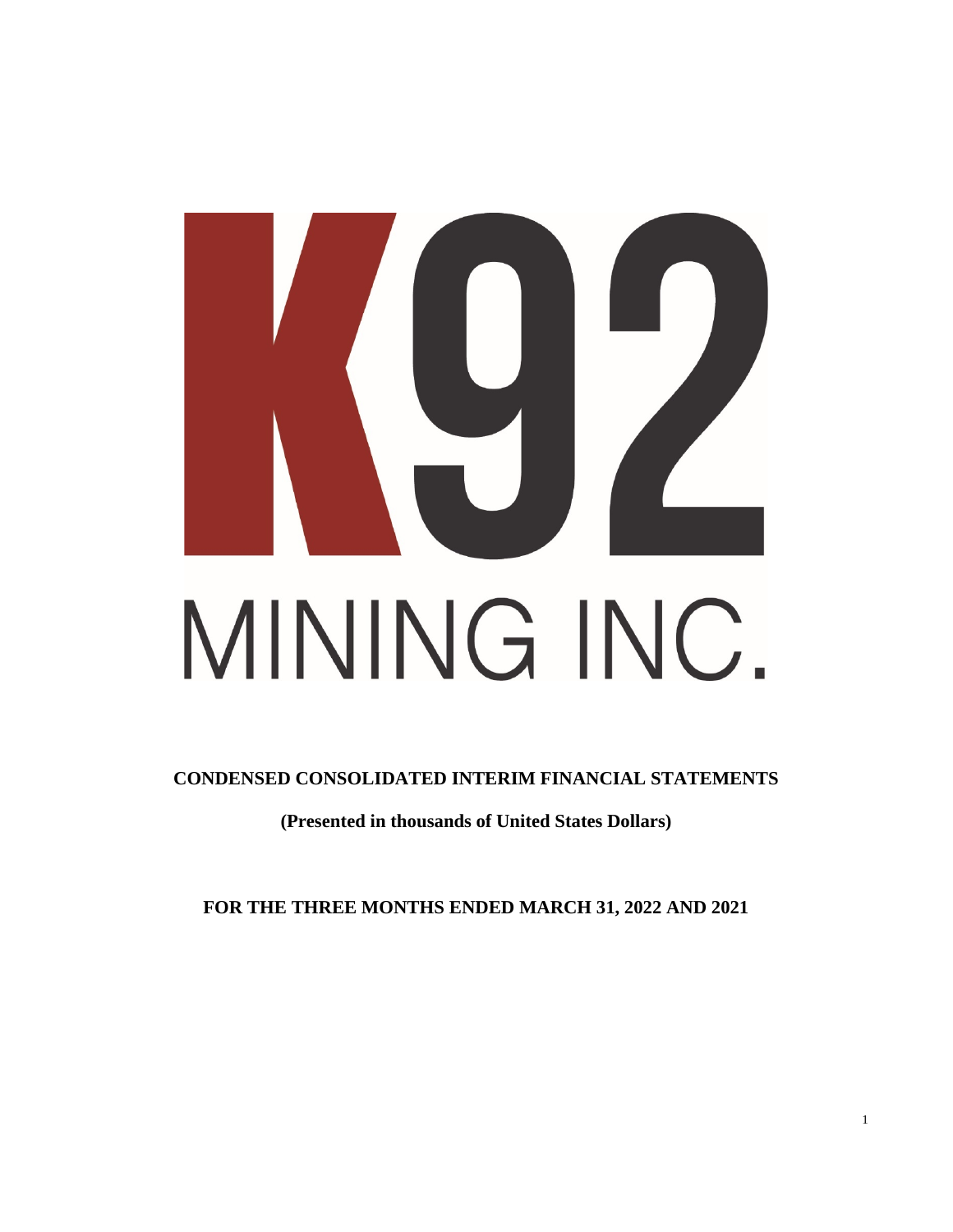#### **K92 MINING INC.**  CONDENSED CONSOLIDATED INTERIM STATEMENTS OF FINANCIAL POSITION (Presented in thousands of United States Dollars) (Unaudited)

As at March 31, 2022 December 31, 2021 **ASSETS Current** Cash and cash equivalents  $\qquad$  79,917  $\qquad$  71,270 Receivables (Note 4) 26,423 23,249 Inventories (Note 5) 27,313 25,411 Prepayments  $1,260$   $1,470$ Derivative assets (Note 10) 118 135,092 121,518 **Deferred income tax assets** 8,448 9,774 **Deposits on equipment** 6,473 1,933 **Property, plant and equipment** (Note 7) 148,771 139,798 \$ 298,784 \$ 273,023 **LIABILITIES AND SHAREHOLDERS' EQUITY Current** Accounts payable and accrued liabilities (Note 6)  $\qquad$  \$ 28,742 \$ 27,150 Income tax payable 644 Current portion of lease liabilities (Note 9) 4,891 4,797 Derivative liabilities (Note 10) 1,963 425 43,006 33,016 **Lease liabilities** (Note 9) 8,011 9,300 **Reclamation and closure cost obligations** (Note 8) 5,117 5,571 5,571 56,134 47,887 **Shareholders' equity** Share capital (Note 11) 95,833 92,021 Contributed surplus (Note 11) 27,662 28,042 Accumulated other comprehensive loss (257) (257) (257) Retained earnings 119,412 105,330 242,650 225,136 \$ 298,784 \$ 273,023

## **Subsequent events** (Note 18)

Approved and authorized by the Audit Committee on May 13, 2022:

*"Saurabh Handa"* Director *"Mark Eaton"* Director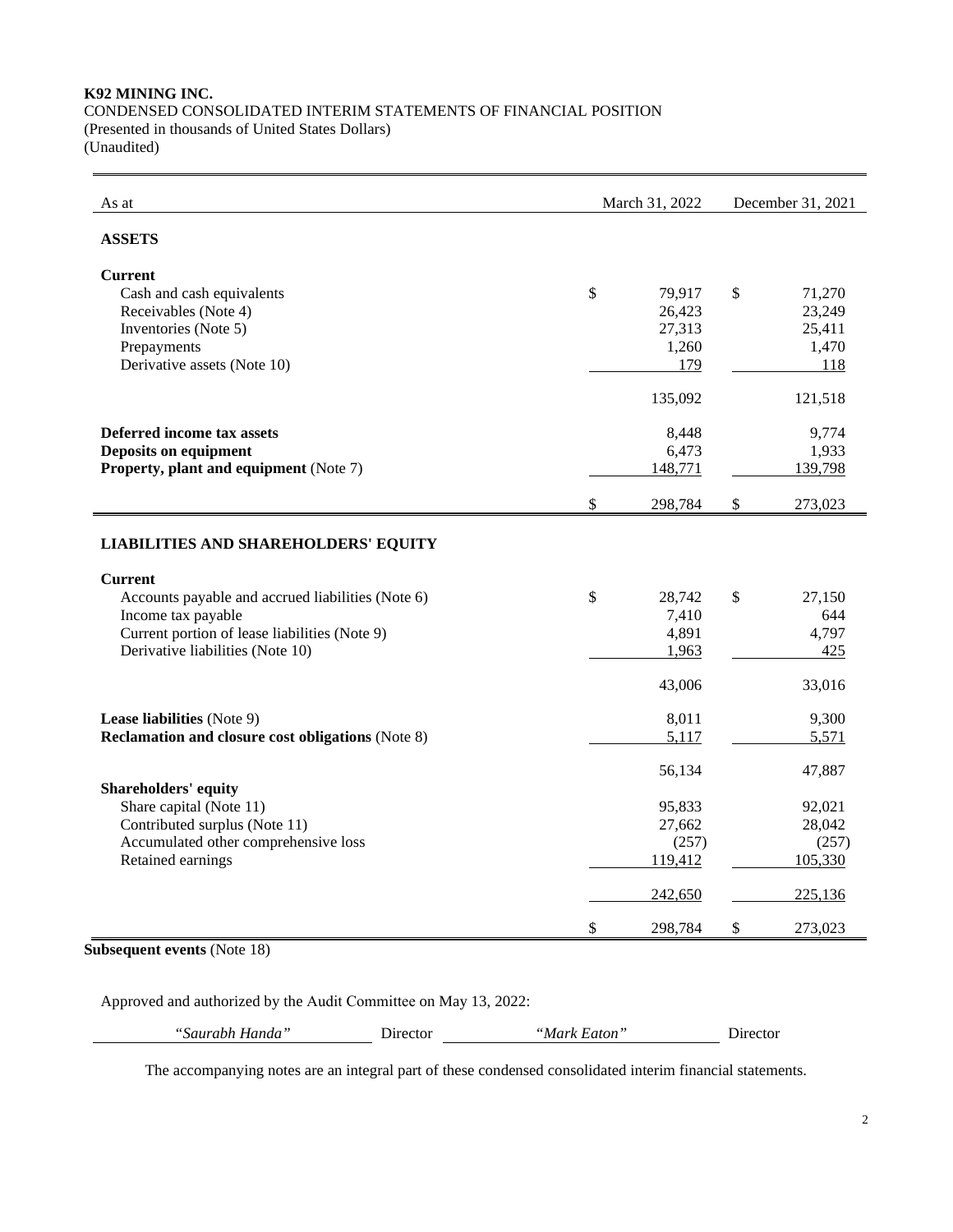# **K92 MINING INC.**

CONDENSED CONSOLIDATED INTERIM STATEMENTS OF OPERATIONS AND COMPREHENSIVE EARNINGS (Presented in thousands of United States Dollars, except share and per share amounts) (Unaudited)

| For the three months ended                              |          | March 31, 2022 |          | March 31, 2021 |
|---------------------------------------------------------|----------|----------------|----------|----------------|
|                                                         |          |                |          |                |
| <b>REVENUE</b> (Note 14)                                | \$       | 52,412         | \$       | 29,513         |
| <b>COST OF SALES</b> (Note 15)                          |          | (22, 535)      |          | (20,907)       |
| <b>Earnings from mine operations</b>                    |          | 29,877         |          | 8,606          |
| <b>EXPENSES</b>                                         |          |                |          |                |
| General and administrative (Note 16)                    | \$       | (1,799)        | \$       | (1,442)        |
| Exploration and evaluation expenditures                 |          | (2,980)        |          | (2,421)        |
| Foreign exchange                                        |          | 177            |          | (236)          |
| Share-based payments                                    |          | (923)          |          | (1,682)        |
| <b>Earnings from operations</b>                         | \$       | 24,352         | \$       | 2,825          |
| <b>OTHER</b>                                            |          |                |          |                |
| Interest and finance expense (Note 17)                  |          | (716)          |          | (435)          |
| Gain (loss) on derivative instruments (Note 10)         |          | (1, 477)       |          | 1,862          |
| <b>Earnings before taxes</b>                            | \$       | 22,159         | \$       | 4,252          |
| Income tax expense                                      |          | (8,077)        |          | (2,064)        |
| Net earnings and comprehensive earnings                 | \$       | 14,082         | \$       | 2,188          |
|                                                         |          |                |          |                |
| <b>Earnings per share (Note 11)</b>                     |          |                |          |                |
| <b>Basic</b><br>Diluted                                 | \$<br>\$ | 0.06<br>0.06   | \$<br>\$ | 0.01<br>0.01   |
|                                                         |          |                |          |                |
| Weighted average number of shares outstanding (Note 11) |          |                |          |                |
| <b>Basic</b>                                            |          | 224,526,997    |          | 219,501,009    |
| Diluted                                                 |          | 230,288,577    |          | 228,825,168    |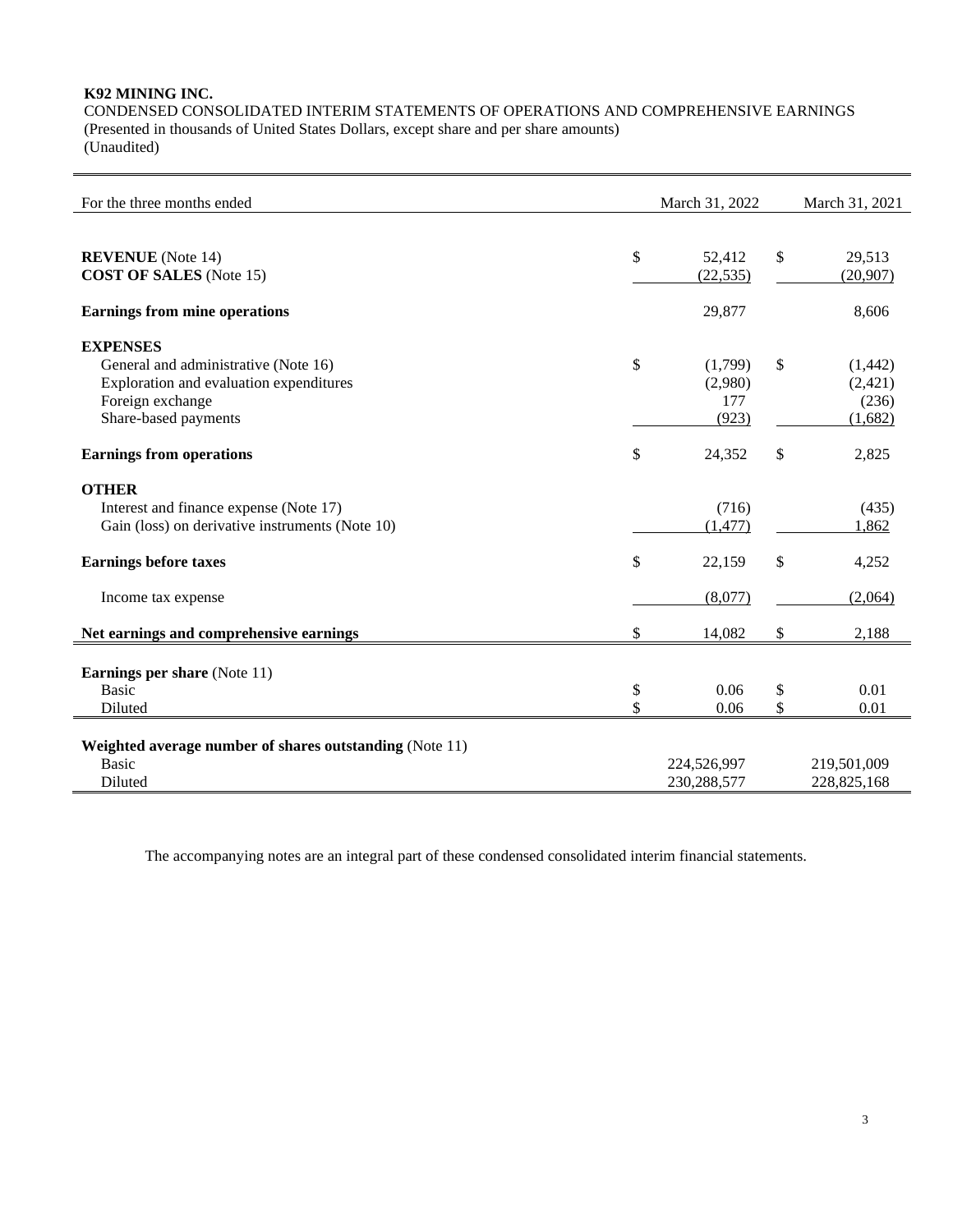# **K92 MINING INC.**  CONDENSED CONSOLIDATED INTERIM STATEMENTS OF CASH FLOWS (Presented in thousands of United States Dollars)

(Unaudited)

| For the three months ended                            | March 31, 2022 | March 31, 2021 |
|-------------------------------------------------------|----------------|----------------|
| <b>CASH FROM OPERATING ACTIVITIES</b>                 |                |                |
| Net earnings for the period                           | \$<br>14,082   | \$<br>2,188    |
| Items not affecting cash:                             |                |                |
| Unrealized foreign exchange gain                      | (174)          | (116)          |
| Interest and finance expenses                         | 385            | 273            |
| Derivative instruments (Note 10)                      | 1,477          | (1,862)        |
| Deferred income tax                                   | 1,292          | 885            |
| Share-based payments (Note 11)                        | 1,313          | 3,005          |
| Depreciation and depletion                            | 4,302          | 3,314          |
|                                                       |                |                |
| Changes in non-cash working capital items:            |                |                |
| Inventories                                           | (1,712)        | 407            |
| Receivables                                           | (3,530)        | 18,129         |
| Income taxes                                          | 6,766          | 1,179          |
| Prepayments                                           | 210            | 567            |
| Accounts payable and accrued liabilities              | 2,919          | 762            |
| Net cash provided by operating activities             | 27,330         | 28,731         |
| <b>CASH FROM INVESTING ACTIVITIES</b>                 |                |                |
| Deposits for equipment                                | (6, 473)       | (71)           |
| Acquisition of property, plant and equipment          | (13, 342)      | (9,379)        |
|                                                       |                |                |
| Net cash used in investing activities                 | (19, 815)      | (9,450)        |
| <b>CASH FROM FINANCING ACTIVITIES</b>                 |                |                |
| Proceeds on exercise of stock options                 | 2,119          | 636            |
| Principal loan payments                               |                | (5,000)        |
| Principal lease payments (Note 9)                     | (1, 150)       | (297)          |
| Net cash (used in) provided by financing activities   | 969            | (4,661)        |
|                                                       |                |                |
| Change in cash and cash equivalents during the period | 8,484          | 14,620         |
| Effect of foreign exchange on cash                    | 163            | 124            |
| Cash and cash equivalents, beginning of period        | 71,270         | 51,495         |
| Cash and cash equivalents, end of period              | \$<br>79,917   | \$<br>66,239   |
|                                                       |                |                |
| Cash paid for interest                                | \$<br>615      | \$<br>242      |
| Cash paid for taxes                                   | \$             | \$             |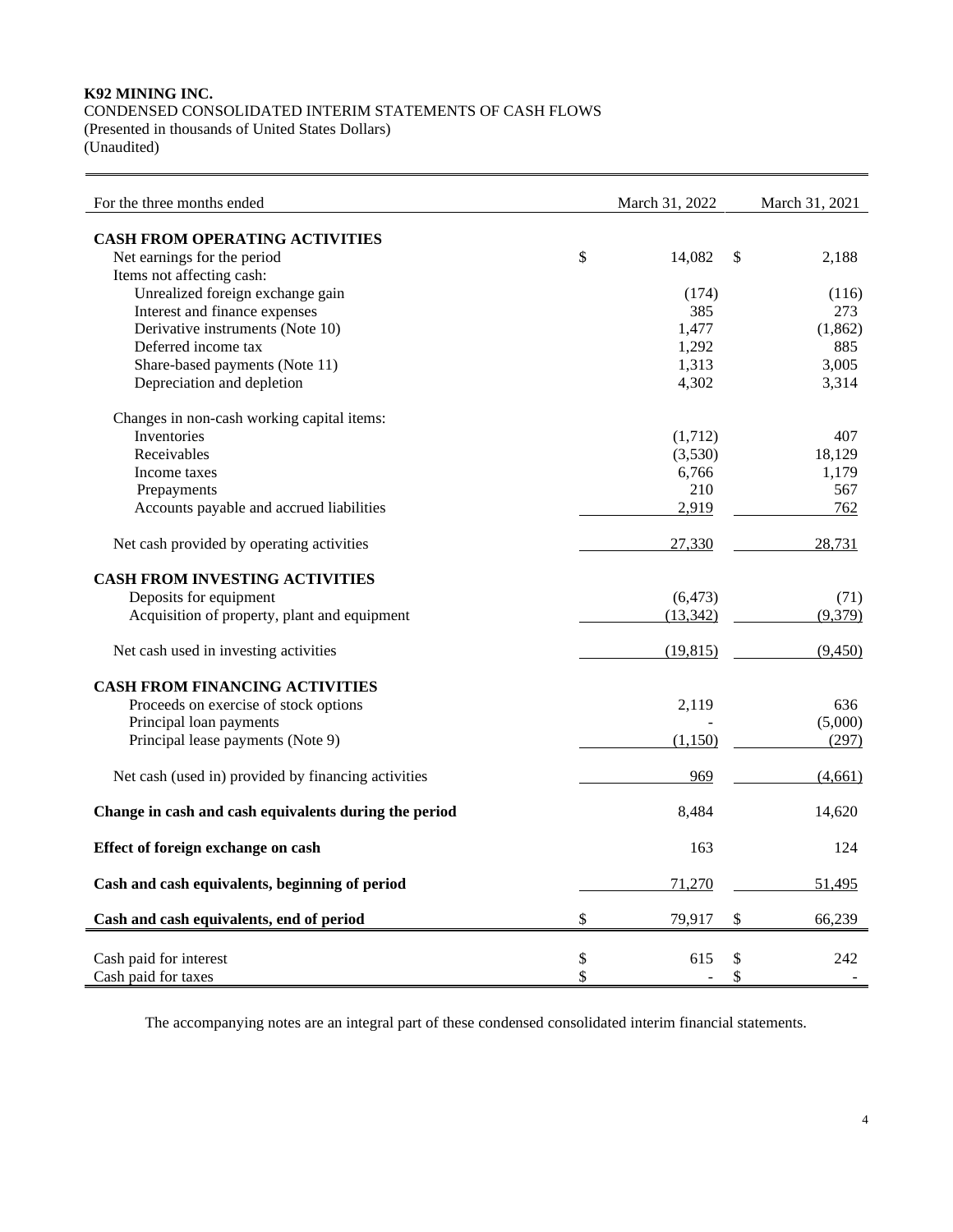# **K92 MINING INC.**  CONDENSED CONSOLIDATED INTERIM STATEMENTS OF CHANGES IN SHAREHOLDERS' EQUITY (Presented in thousands of United States Dollars, except share and per share amounts) (Unaudited)

|                                                                                                                                   | <b>Share capital</b>     |     |                    |                               |     |                                                |               |                                    |    |                                     |
|-----------------------------------------------------------------------------------------------------------------------------------|--------------------------|-----|--------------------|-------------------------------|-----|------------------------------------------------|---------------|------------------------------------|----|-------------------------------------|
|                                                                                                                                   | <b>Number</b>            |     | Amount             | <b>Contributed</b><br>surplus |     | <b>Accumulated other</b><br>comprehensive loss |               | <b>Retained</b><br><b>Earnings</b> |    | <b>Total</b>                        |
| <b>Balance at December 31, 2020</b><br>Exercise of stock options<br>Share-based payments (Note 11)<br>Net earnings for the period | 219,215,097<br>386,340   | \$. | 83,523 \$<br>965   | 20.160<br>(329)<br>2,624      | \$  | (257)                                          | <sup>\$</sup> | 78,089<br>2,188                    | S  | 181,515<br>636<br>2,624<br>2,188    |
| <b>Balance at March 31, 2021</b><br>Exercise of stock options<br>Share-based payments (Note 11)<br>Net earnings for the period    | 219,601,437<br>4,641,300 | \$  | 84,488 \$<br>7,533 | 22,455<br>(2, 845)<br>8,432   | \$  | (257)                                          | <sup>\$</sup> | 80,277<br>25,053                   | \$ | 186,963<br>4,688<br>8,432<br>25,053 |
| <b>Balance at December 31, 2021</b><br>Exercise of stock options<br>Share-based payments (Note 11)<br>Net earnings for the period | 224, 242, 737<br>751,040 | \$  | 92,021 \$<br>3,812 | 28,042<br>(1,693)<br>1,313    | \$  | (257)                                          | \$            | 105,330<br>14,082                  | \$ | 225,136<br>2,119<br>1,313<br>14,082 |
| <b>Balance at March 31, 2022</b>                                                                                                  | 224,993,777              | \$  | 95,833 \$          | 27,662                        | \$. | (257)                                          | ъ.            | 119,412                            |    | 242,650                             |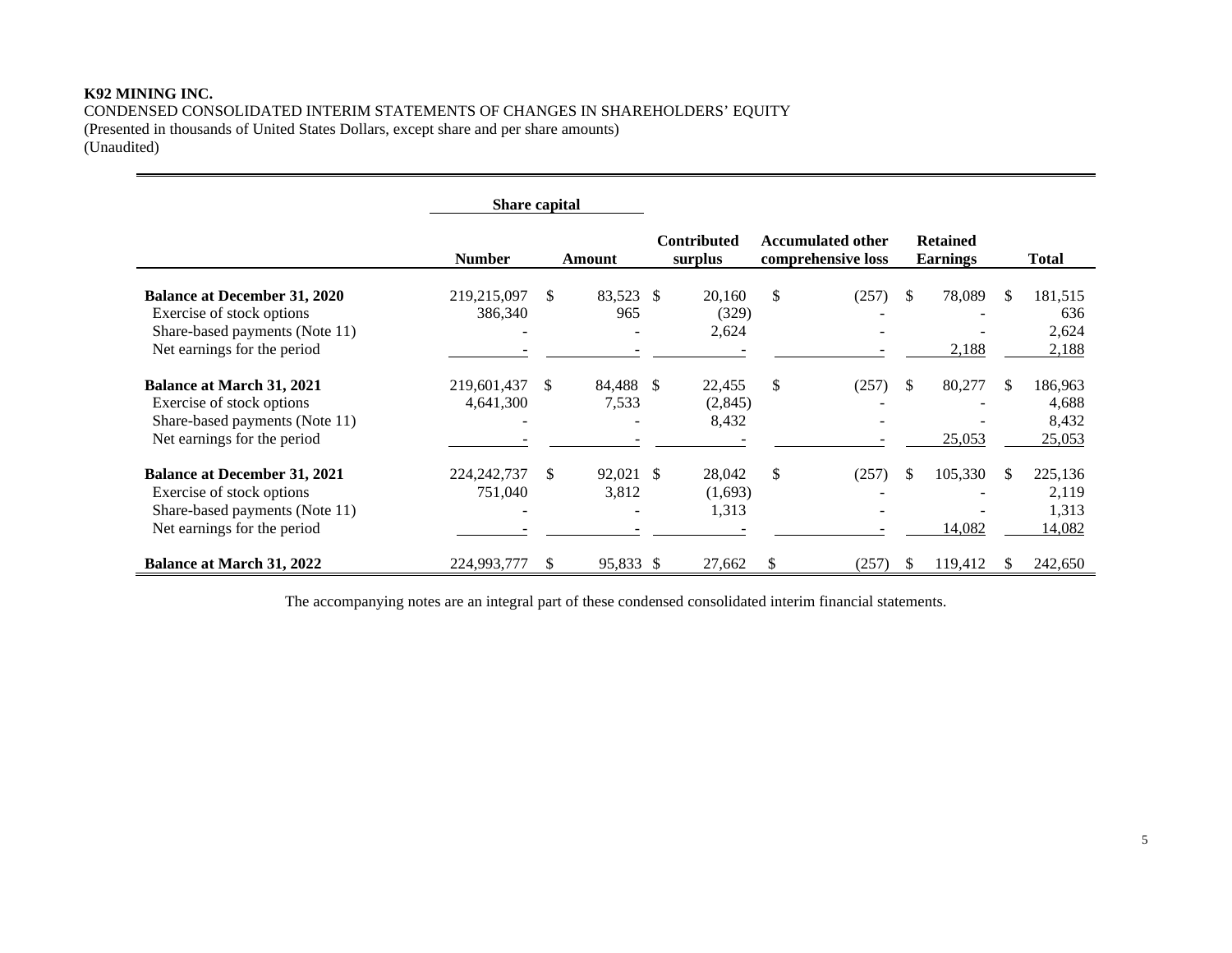## **1. NATURE OF BUSINESS**

K92 Mining Inc. (the "**Company**") was incorporated pursuant to the provisions of the Business Corporations Act (British Columbia) on March 22, 2010. The Company's shares are listed on the Toronto Stock Exchange ("**TSX**") under the symbol "KNT" and quoted on the OTCQX under the symbol "KNTNF". The Company is currently engaged in the exploration, development and mining of mineral deposits in Papua New Guinea, specifically the Kainantu Project.

The Company's head office, principal, registered and records office is 488 - 1090 West Georgia Street, Vancouver, British Columbia, V6E 3V7.

#### **2. BASIS OF PREPARATION**

#### **Statement of Compliance**

These condensed interim consolidated financial statements have been prepared in accordance with International Financial Reporting Standards as issued by the International Accounting Standards Board (IFRS) applicable to the preparation of interim financial statements, including IAS 34, *Interim Financial Reporting*. These condensed interim consolidated financial statements are compliant with IAS 34 and do not include all of the information required for full annual financial statements.

#### **Basis of Presentation**

These condensed interim consolidated financial statements have been prepared on a historical cost basis, except for the revaluation of certain financial instruments measured at fair value.

These condensed interim consolidated financial statements are presented in United States ("U.S.") dollars. Financial information for the Company and each of its subsidiaries is measured using its functional currency, being the currency of the primary economic environment in which the entity operates.

#### **3. SIGNIFICANT ACCOUNTING POLICIES**

The Company's accounting policies are the same as those applied in the Company's annual consolidated financial statements for the year-ended December 31, 2021. These condensed interim consolidated financial statements should be read in conjunction with the Company's most recent annual consolidated financial statements for the year ended December 31, 2021.

The significant accounting policy judgments made by management in applying the Company's accounting policies and the key sources of estimation uncertainty are substantially the same as those that management applied in the consolidated financial statements for the year ended December 31, 2021.

#### **COVID-19 Estimation Uncertainty**

In March 2020, the World Health Organization declared a global pandemic related to COVID-19. In response, the Company implemented a comprehensive COVID-19 Management Plan, which addresses issues including occupational health, hygiene and safety, business continuity, travel, supply chain, statutory compliance, communications, testing, risk assessment and contingency planning.

The Kainantu Gold Mine has continued to operate through the pandemic; however, COVID-19 has had an impact on site operations resulting in decreased production and an increase in costs.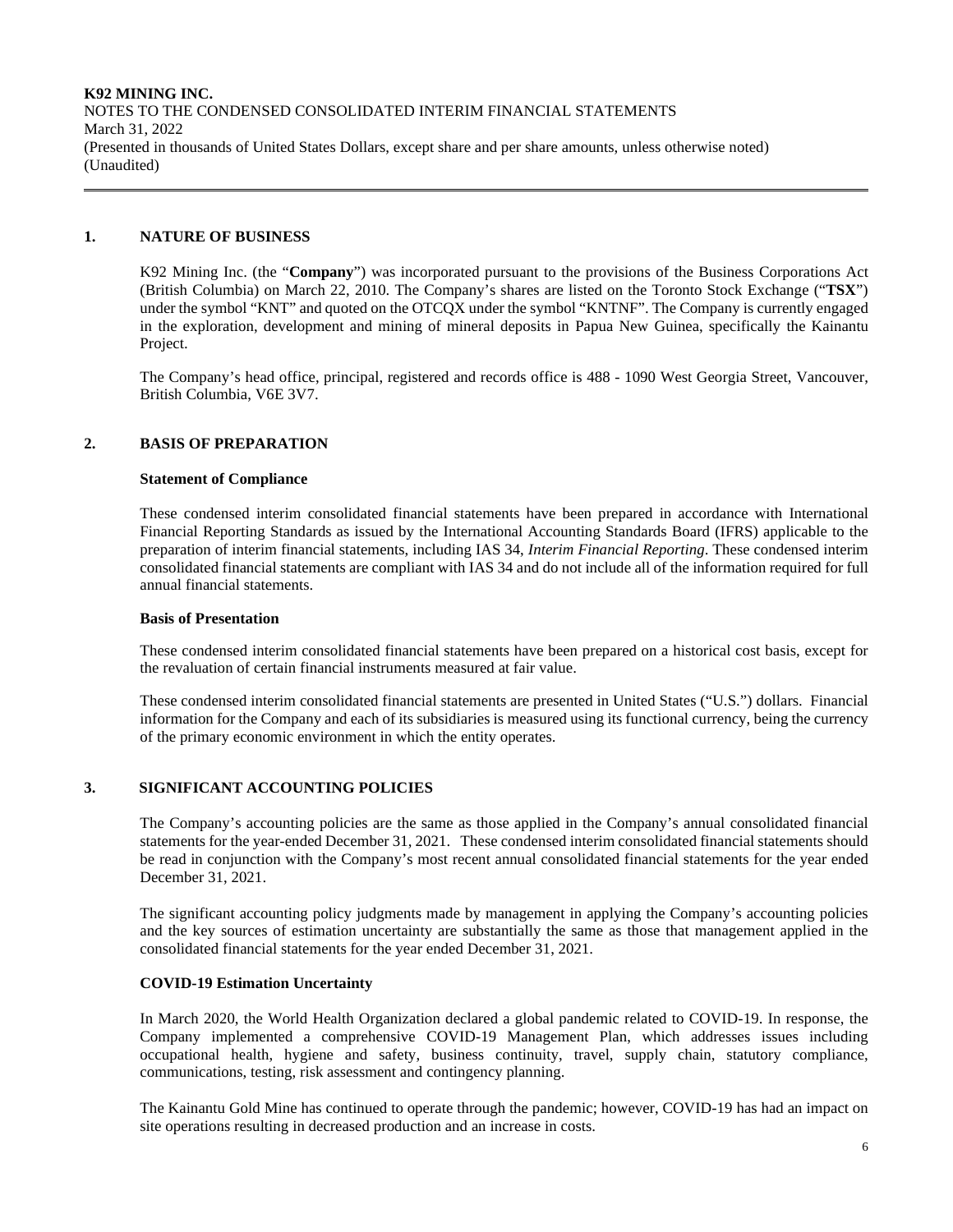## **4. RECEIVABLES**

| As at                                        |               | March 31, 2022         | December 31, 2021 |                        |  |  |
|----------------------------------------------|---------------|------------------------|-------------------|------------------------|--|--|
| Trade receivables<br>GST receivable<br>Other | <sup>\$</sup> | 18,273<br>7,819<br>331 | S                 | 16,748<br>6,168<br>333 |  |  |
| Total                                        |               | 26,423                 |                   | 23,249                 |  |  |

#### **5. INVENTORIES**

| As at                                                                        | March 31, 2022 |                          |   | December 31, 2021        |
|------------------------------------------------------------------------------|----------------|--------------------------|---|--------------------------|
| Mine supplies, consumables and fuel<br>Ore stockpile<br>Concentrate and doré | \$             | 18,520<br>4,120<br>4,673 | S | 17,355<br>4,090<br>3,966 |
| Total                                                                        |                | 27.313                   |   | 25.411                   |

During the three months ended March 31, 2022, the cost of inventory recognized as an expense in cost of sales amounted to \$22.5 million (2021 - \$20.9 million).

#### **6. ACCOUNTS PAYABLE AND ACCRUED LIABILITIES**

| As at                                                                                                                        | March 31, 2022                         | December 31, 2021 |                                  |  |  |
|------------------------------------------------------------------------------------------------------------------------------|----------------------------------------|-------------------|----------------------------------|--|--|
| Trade payables<br>Other accounts payable and trade related accruals<br>Employee accruals<br>Landowners' compensation accrual | \$<br>8.448<br>6,120<br>6,323<br>7,851 | S                 | 9,808<br>3,770<br>6,027<br>7,545 |  |  |
| Total                                                                                                                        | 28.742                                 |                   | 27,150                           |  |  |

*Landowners' compensation*

The Company has obligations to compensate landowners annually who are affected by the operations of the Kainantu mine. These compensations are governed by the Papua New Guinean Mining Act 1992 and land and environment compensation agreement ("**CA**") for Mining Lease 150 ("**ML 150**") that the prior owner of the Kainantu mine entered into with the Bilimoia Landowners Association Incorporation ("**BLA**") and certain landowners / clans listed in the agreement. The actual recipients of the compensation determined under the CA and landowners' share of sales royalty could not be paid as required under the CA until the legitimate landowners were identified by the Papua New Guinean Land Titles Commission ("**LTC**") and so compensation payments have been accrued but not paid.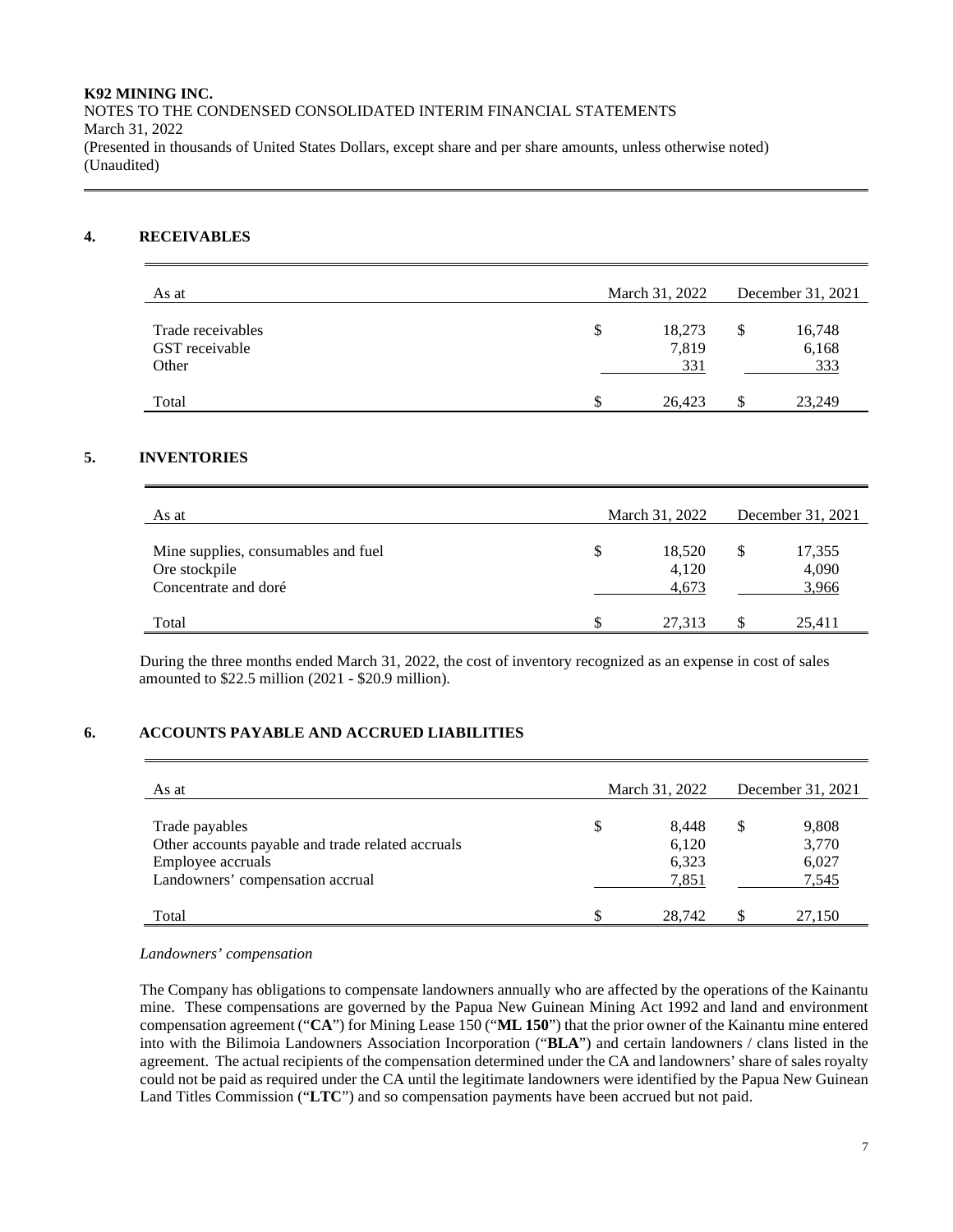# <span id="page-7-0"></span>**7. PROPERTY, PLANT AND EQUIPMENT**

|                                  |              | <b>Mineral Properties</b> |              | Plant and<br>Equipment |               | Mobile Fleet<br>and Vehicles | Right-of-Use<br>Assets |               | Construction in<br>Progress<br>$(Expansion)^1$ |               | Total   |
|----------------------------------|--------------|---------------------------|--------------|------------------------|---------------|------------------------------|------------------------|---------------|------------------------------------------------|---------------|---------|
| Cost                             |              |                           |              |                        |               |                              |                        |               |                                                |               |         |
| Balance, December 31, 2020       | \$           | 62,013                    | \$           | 28,811                 | <sup>\$</sup> | 28,029                       | 4,153<br><sup>\$</sup> | -S            | $1,815$ \$                                     |               | 124,821 |
| <b>Additions</b>                 |              | 10,473                    |              | 6,177                  |               |                              | 14,866                 |               | 22,957                                         |               | 54,473  |
| Disposals / write-downs          |              |                           |              |                        |               | (245)                        | (3,354)                |               |                                                |               | (3,599) |
| Reclamation - change in estimate |              | 2,341                     |              |                        |               |                              |                        |               |                                                |               | 2,341   |
| <b>Transfers</b>                 |              | 53                        |              | 5,233                  |               | 2.815                        | 201                    |               | (8.302)                                        |               |         |
|                                  |              |                           |              |                        |               |                              |                        |               |                                                |               |         |
| Balance, December 31, 2021       |              | 74,880                    |              | 40,221                 |               | 30,599                       | 15,866                 |               | 16,470                                         |               | 178,036 |
| <b>Additions</b>                 |              | 3,719                     |              | 1,269                  |               |                              |                        |               | 8,960                                          |               | 13,948  |
| Reclamation-changes in estimate  |              | (483)                     |              |                        |               |                              |                        |               |                                                |               | (483)   |
| Transfers                        |              |                           |              | (1,508)                |               | 2,752                        |                        |               | (1,244)                                        |               |         |
|                                  |              |                           |              |                        |               |                              |                        |               |                                                |               |         |
| Balance, March 31, 2022          | \$.          | 78,116                    | \$           | 39,982                 | <sup>\$</sup> | 33,351                       | 15,866<br>\$           | \$.           | 24,186 \$                                      |               | 191,501 |
|                                  |              |                           |              |                        |               |                              |                        |               |                                                |               |         |
| <b>Accumulated depreciation</b>  |              |                           |              |                        |               |                              |                        |               |                                                |               |         |
| Balance, December 31, 2020       | $\mathbb{S}$ | 10,943                    | $\mathbb{S}$ | 3.794                  | $\mathcal{S}$ | 9,968                        | $\mathcal{S}$<br>1,564 | -\$           | $\overline{\phantom{0}}$                       | <sup>\$</sup> | 26,269  |
| Depreciation and depletion       |              | 2,140                     |              | 2,249                  |               | 7,592                        | 2,052                  |               |                                                |               | 14,033  |
| Disposals / write-downs          |              |                           |              |                        |               | (160)                        | (1,904)                |               |                                                |               | (2,064) |
| <b>Transfers</b>                 |              | 260                       |              | (52)                   |               | (223)                        | 15                     |               |                                                |               |         |
| Balance, December 31, 2021       |              | 13,343                    |              | 5,991                  |               | 17,177                       | 1,727                  |               |                                                |               | 38,238  |
|                                  |              |                           |              |                        |               |                              |                        |               |                                                |               |         |
| Depreciation and depletion       |              | 745                       |              | 669                    |               | 1,773                        | 1,305                  |               |                                                |               | 4,492   |
| Balance, March 31, 2022          | \$.          | 14,088                    | \$           | 6,660                  | <sup>\$</sup> | 18,950                       | 3,032<br>\$            | \$            | $ \,$                                          | <sup>\$</sup> | 42,730  |
| <b>Carrying amounts</b>          |              |                           |              |                        |               |                              |                        |               |                                                |               |         |
| As at December 31, 2021          | \$           | 61,537                    | \$           | 34,230                 | -\$           | 13,422                       | 14,139<br>\$           | \$            | $16,470$ \$                                    |               | 139,798 |
| As at March 31, 2022             | \$           | 64,028                    | \$           | 33,322                 | \$            | 14,401                       | 12,834<br>\$           | <sup>\$</sup> | 24,186                                         | -\$           | 148,771 |

<sup>&</sup>lt;sup>1</sup> Construction in Progress at March 31, 2022 consists of \$17.1 million (2021 - \$14.1 million) in twin incline expansion costs and \$7.1 million (2021 - \$2.4 million) in other expansion costs.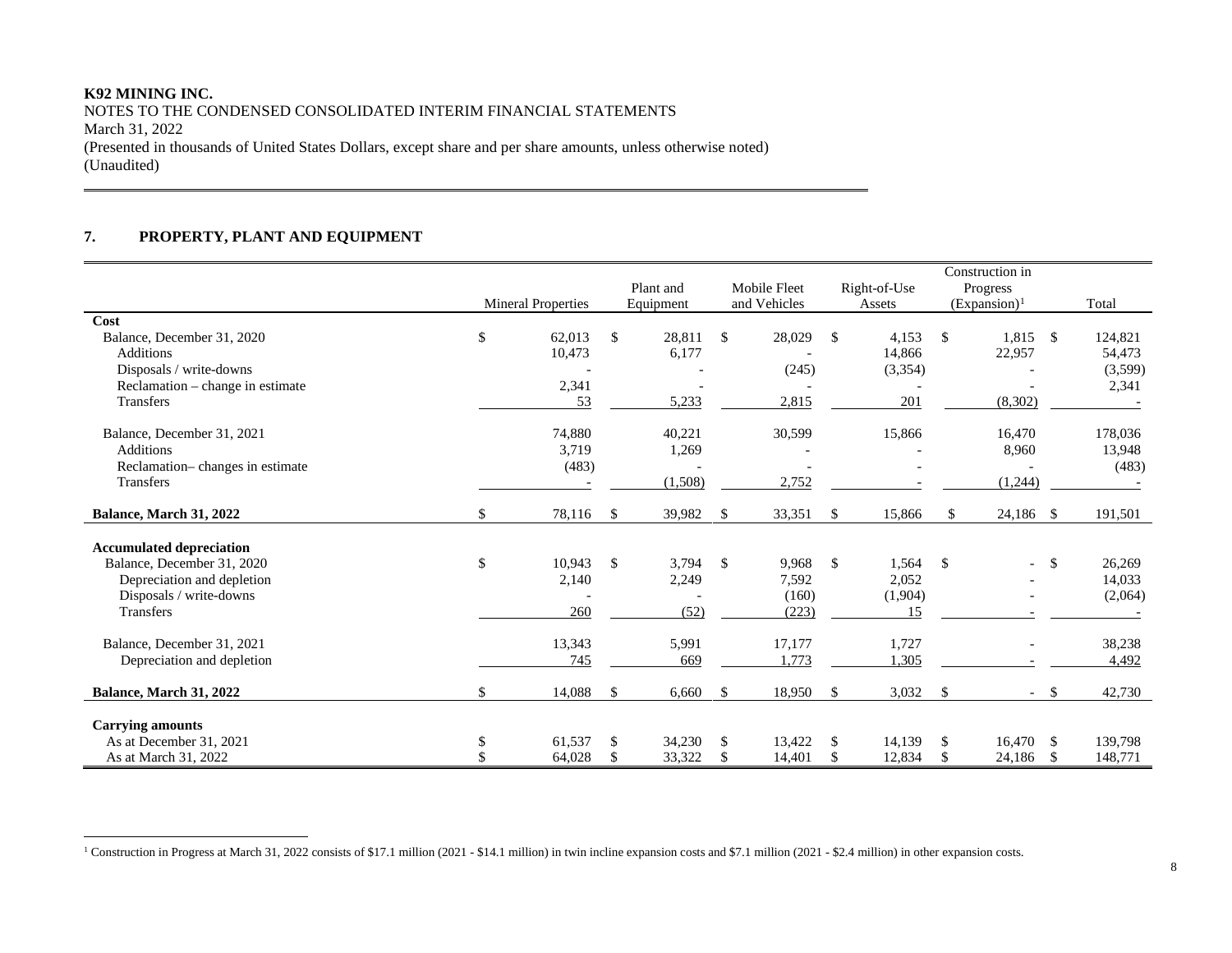# **7. PROPERTY, PLANT AND EQUIPMENT** (cont'd…)

#### **Mining Lease 150 ("ML 150")**

The Company holds the mining rights to ML 150 until June 13, 2024.

# **8. RECLAMATION AND CLOSURE COST OBLIGATIONS**

When the Company exhausts or abandons a mining property or an exploration site, it is required to undertake certain reclamation and closure procedures under the terms of the legislation enacted by the Government of Papua New Guinea.

|                                  |   | March 31, 2022 | December 31, 2021 |              |  |
|----------------------------------|---|----------------|-------------------|--------------|--|
| Balance, beginning of year       | S | 5,571          |                   | 3,040        |  |
| Change in estimates<br>Accretion |   | (483)<br>29    |                   | 2,341<br>190 |  |
|                                  |   |                |                   |              |  |
| Balance, end of period           | S | 5,117          |                   | 5,571        |  |

The provision has been measured as the present value of the estimated future rehabilitation costs using an estimated mine life of 10 years. The estimated cash-flows used to measure the provision were discounted to a present value using a risk-free discount rate of 7.76% (December 31, 2021 – 6.96%).

On an annual basis, the Company reviews the estimate of future costs of required reclamation and closure work. The current total estimate for all properties anticipates undiscounted future cash outflows to meet required legislative standards for reclamation and closure work in the amount of \$7.0 million, with first expenditures anticipated in 2030. These future cash outflows have been discounted at the risk-free interest rate considered applicable in Papua New Guinea where the Company's properties are located.

# **9. LEASES LIABILITIES**

The Company leases assets including mining equipment and buildings. The assets associated with the lease liabilities are included as Right-of-Use assets within property, plant and equipment (Note 7). During the three months ended March 31, 2022, the Company incurred \$0.4 million (2021 - \$0.1 million) related to interest and finance expenses on the lease liabilities.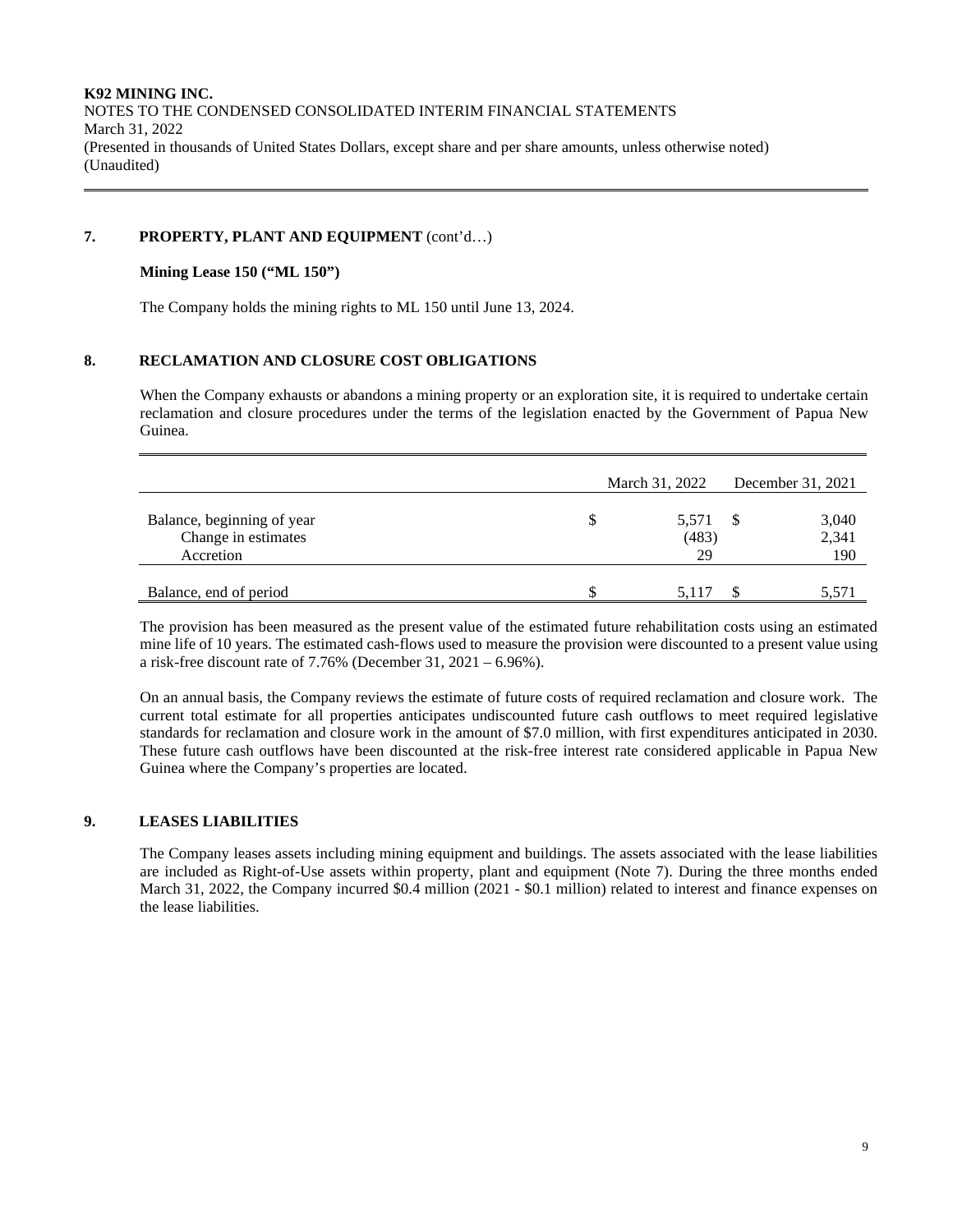# **9. LEASES LIABILITIES** (cont'd…)

The following table summarizes the Company's lease activity and the carrying amounts of the lease liabilities at the present value of the remaining lease payments that are recognized in the statement of financial position:

| Lease Liabilities as at                | March 31, 2022 |         | December 31, 2021 |         |  |
|----------------------------------------|----------------|---------|-------------------|---------|--|
|                                        |                |         |                   |         |  |
| Lease liabilities, beginning of year   | \$             | 14.097  | S                 | 2,545   |  |
| <b>Additions</b>                       |                |         |                   | 14,866  |  |
| Disposals                              |                |         |                   | (1,281) |  |
| Payments                               |                | (1,518) |                   | (2,610) |  |
| Interest expense                       |                | 368     |                   | 574     |  |
| Adjustment on currency translation     |                | (45)    |                   |         |  |
|                                        |                |         |                   |         |  |
| Balance, end of period                 | \$             | 12,902  |                   | 14,097  |  |
|                                        |                |         |                   |         |  |
| Lease liabilities, current portion     | \$             | 4.891   | S                 | 4,797   |  |
| Lease liabilities, non-current portion |                | 8,011   |                   | 9,300   |  |

The Company's lease liabilities at March 31, 2022 are summarized as follows:

|                                                              | Within 1 Year    | 2-3 Years      | Total              |
|--------------------------------------------------------------|------------------|----------------|--------------------|
| Future undiscounted lease payments<br>Future finance charges | 6.041<br>(1,150) | 8.709<br>(698) | 14,750<br>(1, 848) |
| Total discounted lease liabilities                           | 4.891            | 8.011          | 12,902             |

#### **10. DERIVATIVE INSTRUMENTS**

The Company entered into zero-cost collar contracts during the period whereby it purchases gold put option contracts and sells gold call option contracts with equal and offsetting values at the inception of each contract.

The details of the open commodity contracts as at March 31, 2022 were as follows:

| <b>Contracts Outstanding</b>   | Quantity<br>(ounces) | <b>Strike Price</b><br>( <i>§</i> /ounce) | Settlement Term <sup>2</sup> | <b>Settlement Date</b> |
|--------------------------------|----------------------|-------------------------------------------|------------------------------|------------------------|
| Gold call contracts – sold     | 15,581               | \$1,926                                   | April 2022                   | June 30, 2022          |
| Gold put contracts – purchased | 15,581               | \$1,726                                   | April 2022                   | June 30, 2022          |
| Gold call contracts – sold     | 8.731                | \$1,945                                   | May 2022                     | July 29, 2022          |
| Gold put contracts – purchased | 8.731                | \$1,744                                   | May 2022                     | July 29, 2022          |
| Gold call contracts $-$ sold   | 7.739                | \$2,045                                   | June 2022                    | August 31, 2022        |
| Gold put contracts – purchased | 7,739                | \$1,840                                   | June 2022                    | August 31, 2022        |

<span id="page-9-0"></span> $2$  The gold call and put contracts will be settled based on the monthly average of the London Bullion Market Association's PM fixing price.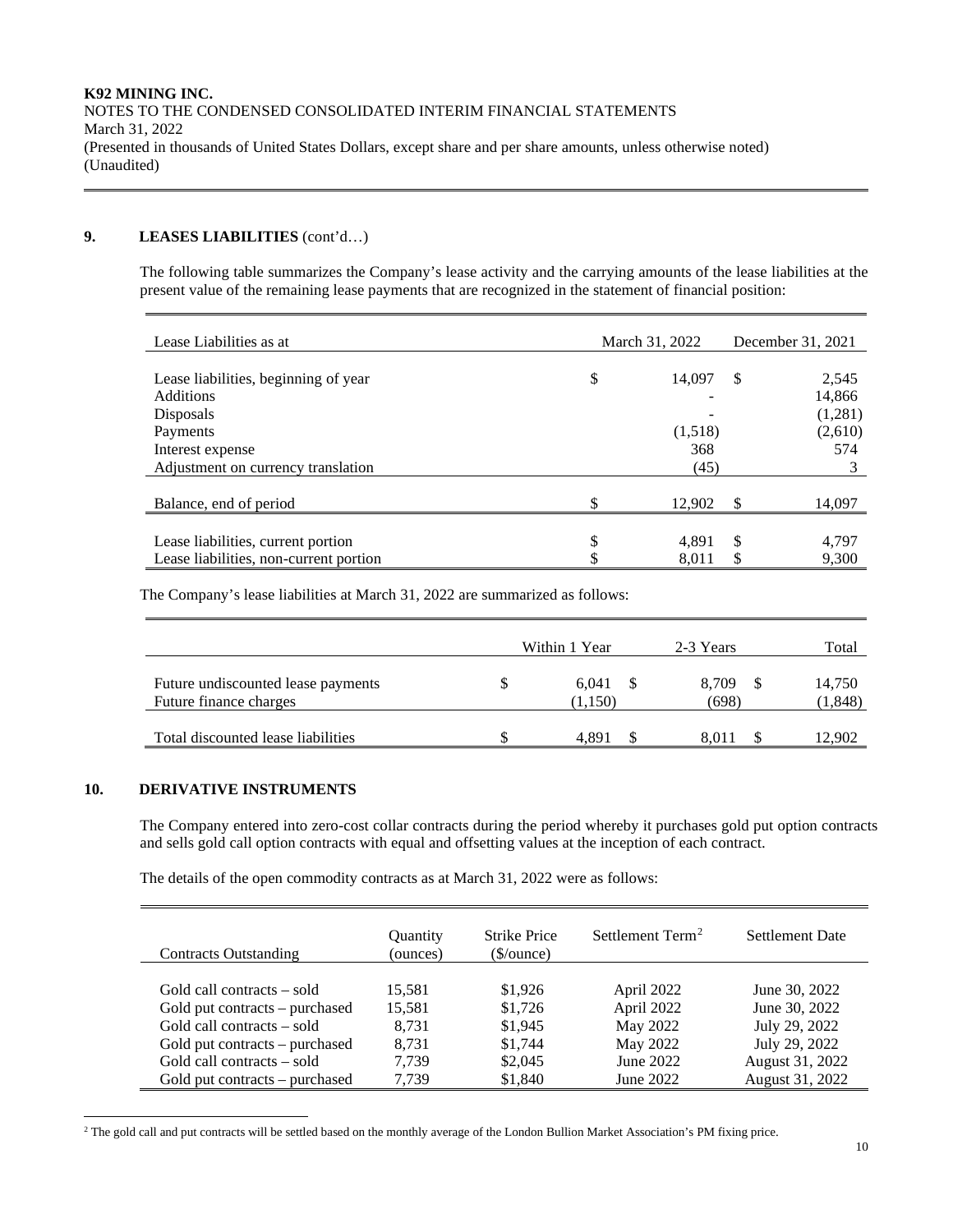# **10. DERIVATIVE INSTRUMENTS** (cont'd…)

The realized and unrealized gains (losses) on the commodity contracts were as follows:

| For the three months ended                 | March 31,<br>2022                        | March 31,<br>2021 |
|--------------------------------------------|------------------------------------------|-------------------|
| Realized gains<br>Unrealized loss          | S<br>$\overline{\phantom{0}}$<br>(1.477) | 572<br>1,290      |
| Net realized and unrealized gains (losses) | (1.477)                                  | 1.862             |

The fair value of the commodity contracts are presented on the statement of financial position as follows:

| As at                  | March 31,<br>2022 |    | December 31.<br>2021 |
|------------------------|-------------------|----|----------------------|
| Derivative assets      | 179               | Φ  | 118                  |
| Derivative liabilities | (1.963)           | J. | (425)                |

Fair value for derivative financial instruments are determined using valuation techniques, using assumptions based on market conditions existing at the statement of financial position date.

# **11. SHARE CAPITAL AND RESERVES**

#### **Authorized share capital**

The Company's authorized share capital consists of an unlimited number of common shares without par value.

#### **Issued share capital**

As at March 31, 2022, the Company had 224,993,777 common shares issued and outstanding.

#### **Share issuances**

Except on the exercise of share options, no shares were issued during the three months ended March 31, 2022 (December 31, 2021 - Nil).

#### **Equity compensation**

Until October 28, 2021, the Company had a "rolling" stock option plan (the "**Stock Option Plan**") whereby the Company was authorized to grant stock options ("**Options**") equal to up to 10% of the number of issued and outstanding common shares.

Effective October 28, 2021, the Company replaced the Stock Option Plan with a share compensation plan (the "**Share Compensation Plan**") that provides for the issuance of Options, Restricted Share Units ("**RSUs**"), and Performance Share Units ("**PSUs**").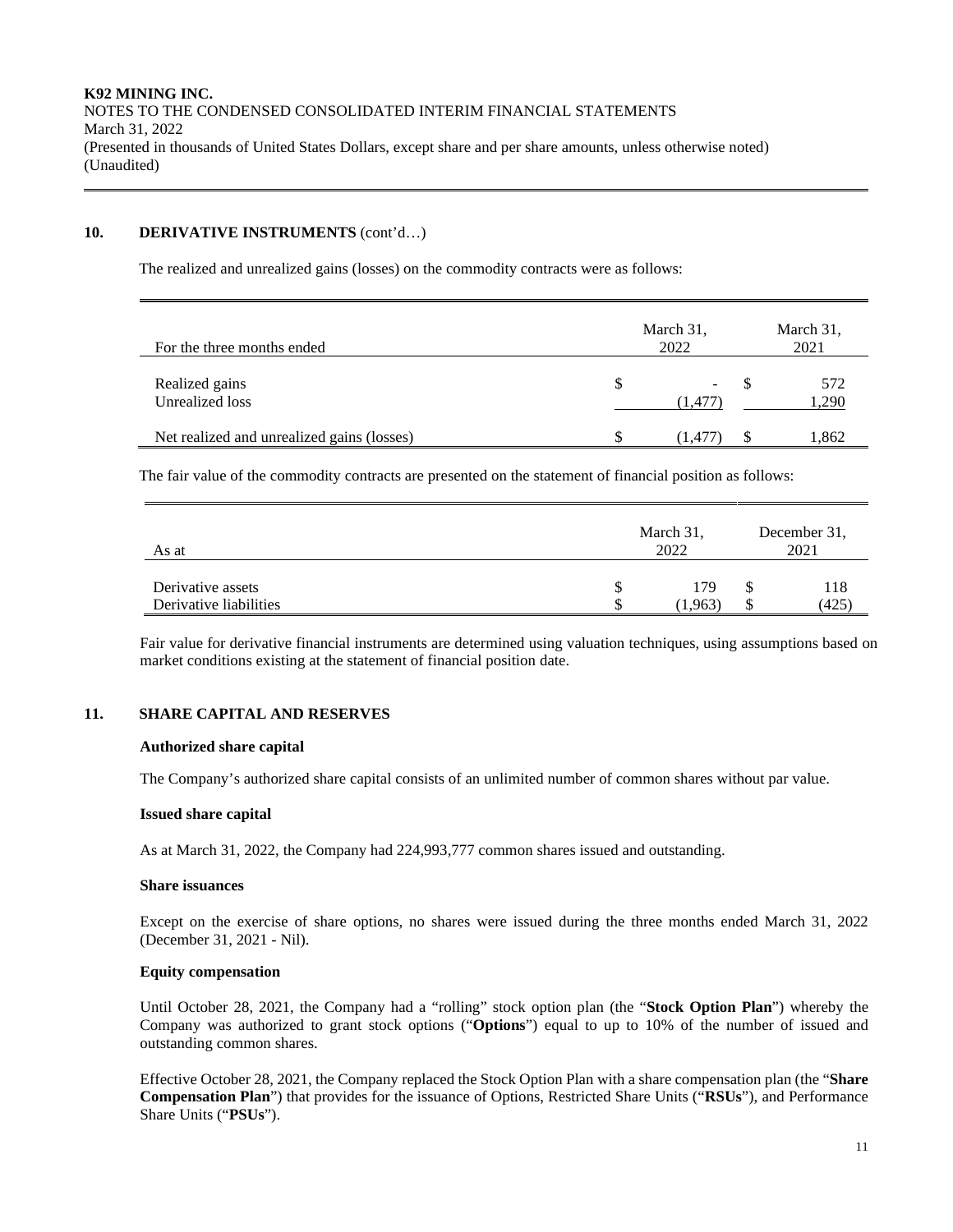### **11. SHARE CAPITAL AND RESERVES** (cont'd…)

#### **Stock options**

Pursuant to the Share Compensation Plan, the Company is authorized to grant Options to executive officers, directors, employees and consultants. The maximum number of Options that may be granted under the Share Compensation Plan, together with any other shares issuable pursuant to other security-based arrangements of the Company that may be granted pursuant to the Share Compensation Plan, is 9% of the issued and outstanding common shares at the time of the grant, on a non-diluted basis. The maximum number of common shares issuable pursuant to Options, on an aggregated basis, may not exceed 7% of the issued and outstanding common shares at the time of grant.

Stock option transactions are summarized as follows:

|                                                                     | Number<br>Outstanding                               |    | Weighted Average<br>Exercise Price (CAD) |  |  |  |
|---------------------------------------------------------------------|-----------------------------------------------------|----|------------------------------------------|--|--|--|
| Outstanding, December 31, 2020<br>Granted<br>Exercised<br>Forfeited | 15,985,890<br>2,420,000<br>(5,027,640)<br>(757,600) | \$ | 2.91<br>8.02<br>1.32<br>4.22             |  |  |  |
| Outstanding, December 31, 2021<br>Exercised<br>Forfeited            | 12,620,650<br>(751,040)<br>(96,600)                 | \$ | 4.44<br>3.57<br>8.02                     |  |  |  |
| Outstanding, March 31, 2022                                         | 11,773,010                                          | \$ | 4.47                                     |  |  |  |
| Number currently exercisable                                        | 11,059,010                                          | \$ | 4.24                                     |  |  |  |

The following incentive stock options were outstanding at March 31, 2022:

| Range of exercise prices<br>(in \$CAD) | Number of<br>outstanding<br>options | Number of<br>options<br>exercisable | Weighted-average<br>exercise price (in<br>\$CAD) | Weighted-<br>average years to<br>expiry |
|----------------------------------------|-------------------------------------|-------------------------------------|--------------------------------------------------|-----------------------------------------|
|                                        |                                     |                                     |                                                  |                                         |
| $0.45 - 0.99$                          | 1,540,000                           | 1,540,000                           | 0.73                                             | 0.87                                    |
| $1.00 - 1.99$                          | 2,951,750                           | 2,951,750                           | 1.77                                             | 2.27                                    |
| $2.00 - 2.99$                          | 245,000                             | 245,000                             | 2.17                                             | 2.64                                    |
| $3.00 - 3.99$                          | 1,466,160                           | 1,466,160                           | 3.85                                             | 2.84                                    |
| $4.00 - 4.99$                          | 110,200                             | 110,200                             | 4.00                                             | 3.23                                    |
| $5.00 - 8.99$                          | 5,459,900                           | 4,745,900                           | 7.27                                             | 3.72                                    |
|                                        | 11,773,010                          | 11,059,010                          | 4.47                                             | 2.85                                    |

The fair value of stock options is determined by the Black-Scholes Option Pricing Model with assumptions for riskfree interest rates, dividend yields, expected volatility, forfeiture rate, and expected life of the options. Under the plan the exercise price of each option equals the market price of the Company's stock as calculated on the date of grant.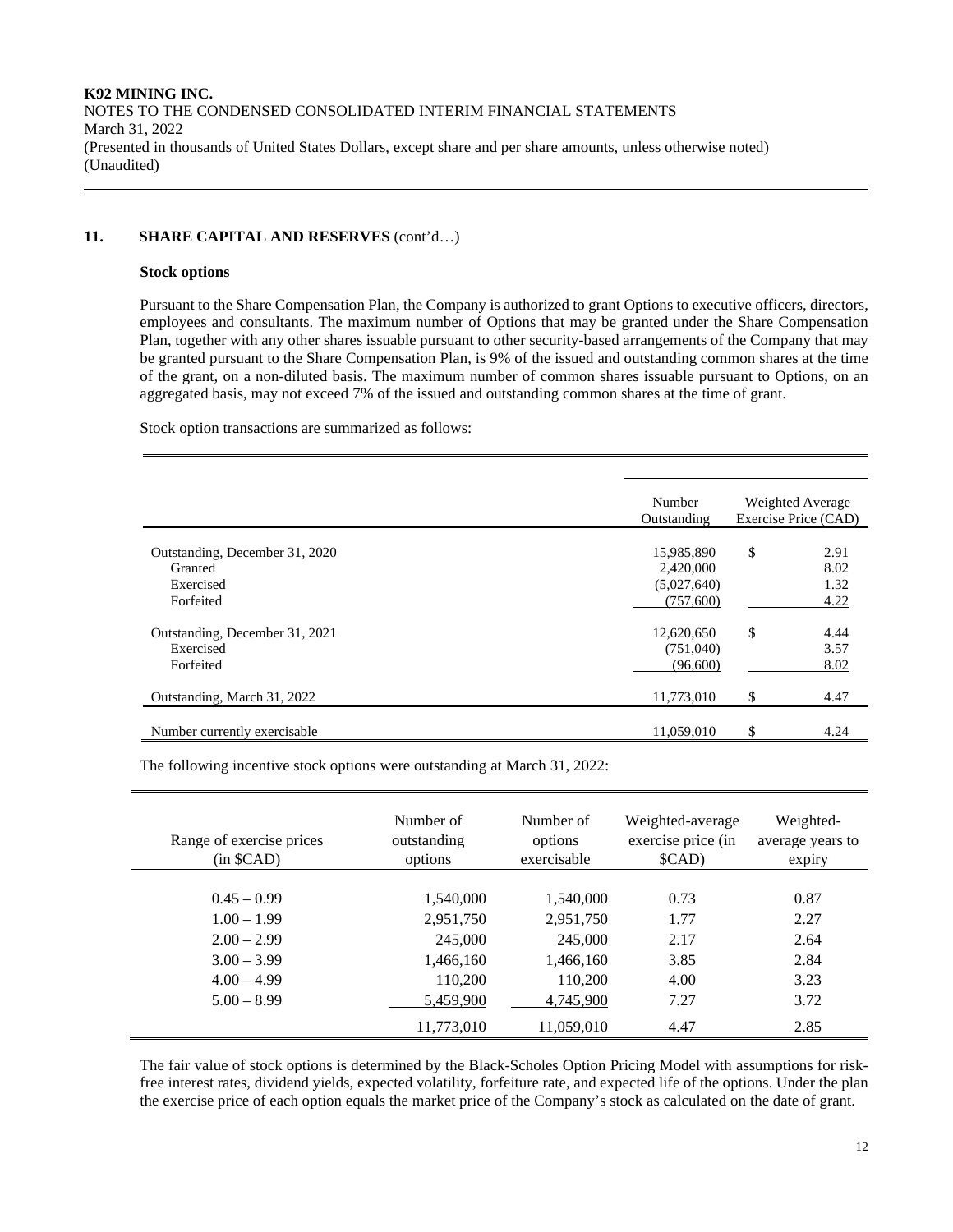# **11. SHARE CAPITAL AND RESERVES** (cont'd…)

#### **Stock options** (cont'd…)

During the three months ended March 31, 2022, the Company granted Nil stock options (2021 – Nil). The following presents the weighted average assumptions used in the valuation of stock options:

|                                         |    | March 31, 2022 | December 31, 2021 |           |  |
|-----------------------------------------|----|----------------|-------------------|-----------|--|
|                                         |    |                |                   |           |  |
| Weighted average exercise price (CAD\$) | S  | $\sim$ $-$     |                   | 8.02      |  |
| Weighted average fair value (CAD\$)     | \$ | $\sim$         | -S                | 3.88      |  |
| Risk-free interest rate                 |    |                |                   | 0.93%     |  |
| Expected life of options                |    |                |                   | 4.0 years |  |
| Annualized volatility                   |    |                |                   | 63.45%    |  |
| Dividend rate                           |    |                |                   | $0.00\%$  |  |
| Forfeiture rate                         |    |                |                   | 2.21%     |  |

The weighted average share price at the time of exercise for the three months ended March 31, 2022 was CAD\$7.61  $(2021 - CAB8.28).$ 

During the three months ended March 31, 2022, the Company recorded share-based payment expense of \$1.1 million (2021 – \$3.0 million) related to the stock options.

#### **Restricted share units**

Pursuant to the Share Compensation Plan, the Company is authorized to grant RSUs to executive officers, directors, employees and consultants. The maximum aggregate number of common shares that may be issuable pursuant to RSUs together with performance share units may not exceed 2% of the number of outstanding common shares, calculated at the time of grant. Unless otherwise determined by the Board in accordance with the Share Compensation Plan, the RSUs vest in three installments; one-third vesting one year from the grant date, one-third vesting two years from the grant date and the remainder vesting three years from the grant date.

During the three months ended March 31, 2022, the Company granted 328,370 RSUs of which one-third will vest on each of January 20, 2023, 2024 and 2025. RSUs outstanding and the fair value of RSUs are as follows:

|                                           | Number<br>Outstanding | Fair Value |              |  |
|-------------------------------------------|-----------------------|------------|--------------|--|
| Outstanding, December 31, 2020<br>Granted | 150,213               | \$         | -<br>833     |  |
| Outstanding, December 31, 2021<br>Granted | 150,213<br>328,370    | \$         | 833<br>1,729 |  |
| Outstanding, March 31, 2022               | 478,583               |            | 2,562        |  |

During the three months ended March 31, 2022, the Company recorded a share-based payment expense of \$0.3 million  $(2021 - $Nil)$  related to the vesting of RSUs.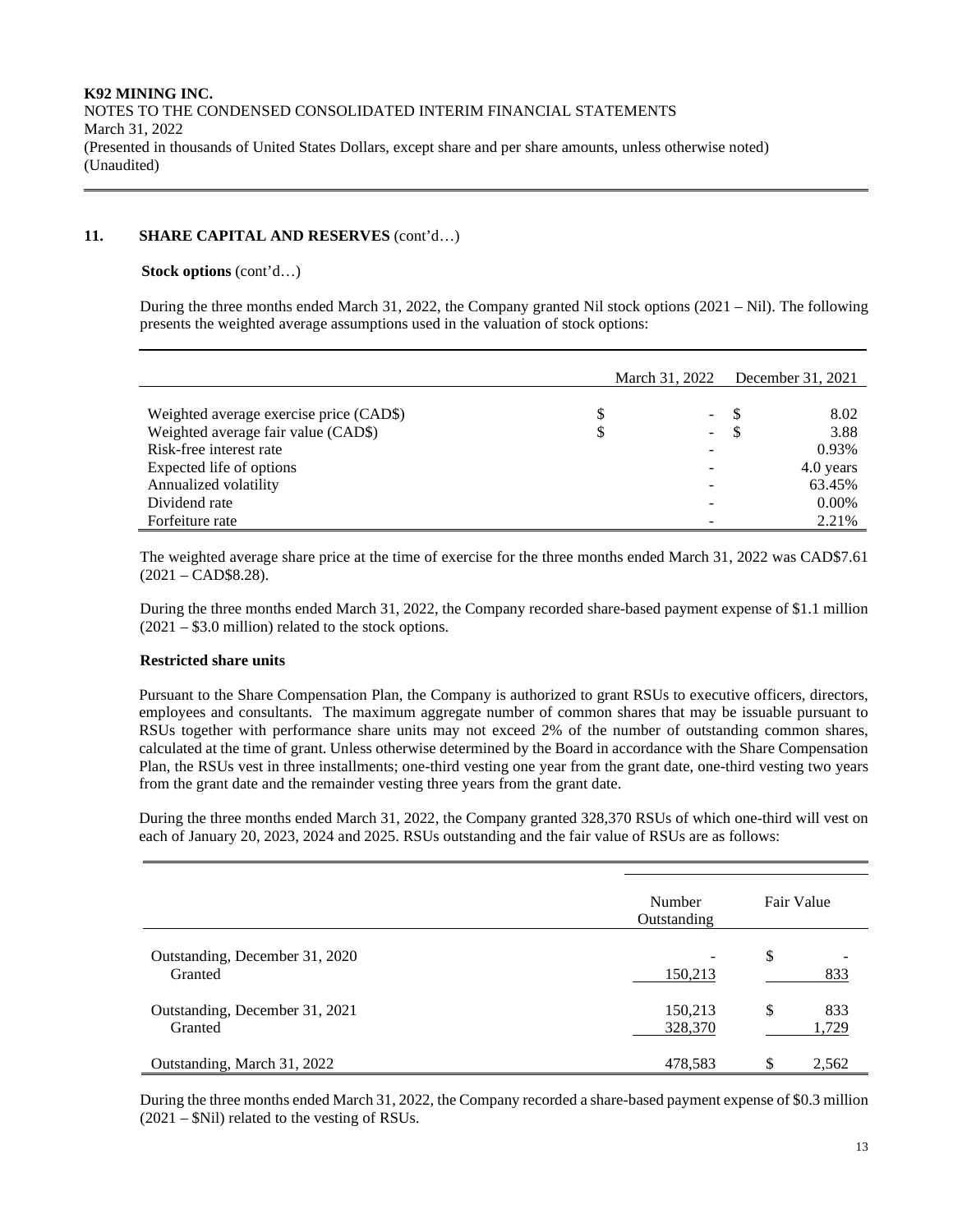# **11. SHARE CAPITAL AND RESERVES** (cont'd…)

#### **Performance Share Units**

Pursuant to the Share Compensation Plan, the Company is authorized to grant PSUs to executive officers, directors, employees and consultants. The maximum aggregate number of common shares that may be issuable pursuant to PSUs together with RSUs may not exceed 2% of the number of outstanding common shares, calculated at the time of grant. Unless otherwise determined by the Board in accordance with the Share Compensation Plan, the PSUs vest in three installments; one-third vesting one year from the grant date, one-third vesting two years from the grant date and the remainder vesting three years from the grant date, subject to certain performance criteria having been met. The vesting of the PSUs is based on the Company's share performance in comparison to its peer group with the final number of PSUs vested ranging from 25% to 150% of the initial PSUs granted.

During the three months ended March 31, 2022, the Company granted 492,556 PSUs of which one-third will vest on each of January 20, 2023, 2024 and 2025.

|                                           | Number<br>Outstanding | Fair Value |            |  |
|-------------------------------------------|-----------------------|------------|------------|--|
| Outstanding, December 31, 2021<br>Granted | 492,556               |            | ۰<br>2.972 |  |
| Outstanding, March 31, 2022               | 492,556               |            | 2.972      |  |

During the three months ended March 31, 2022, the Company recorded a share-based payment expense of \$0.3 million  $(2021 - $Nil)$  related to the vesting of PSUs.

#### **Earnings per share**

The following summarizes the calculation of basic and diluted earnings per share:

| For the year ended                                                                                   | March 31, 2022 |                                 |    |             |  |  | March 31, 2021 |  |  |  |
|------------------------------------------------------------------------------------------------------|----------------|---------------------------------|----|-------------|--|--|----------------|--|--|--|
| Earnings for the period                                                                              | \$             | 14,082                          | -S | 2,188       |  |  |                |  |  |  |
| Basic weighted average number of shares outstanding                                                  |                | 224,526,997                     |    | 219,501,009 |  |  |                |  |  |  |
| Effect of dilutive securities:<br>Stock options<br>Restricted share units<br>Performance share units |                | 4,948,925<br>405,612<br>407,043 |    | 9,324,159   |  |  |                |  |  |  |
| Diluted weighted average number of shares outstanding                                                |                | 230, 288, 577                   |    | 228,825,168 |  |  |                |  |  |  |
| <b>Earnings per share</b>                                                                            |                |                                 |    |             |  |  |                |  |  |  |
| <b>Basic</b>                                                                                         | \$             | 0.06                            | \$ | 0.01        |  |  |                |  |  |  |
| Diluted                                                                                              | \$             | 0.06                            | \$ | 0.01        |  |  |                |  |  |  |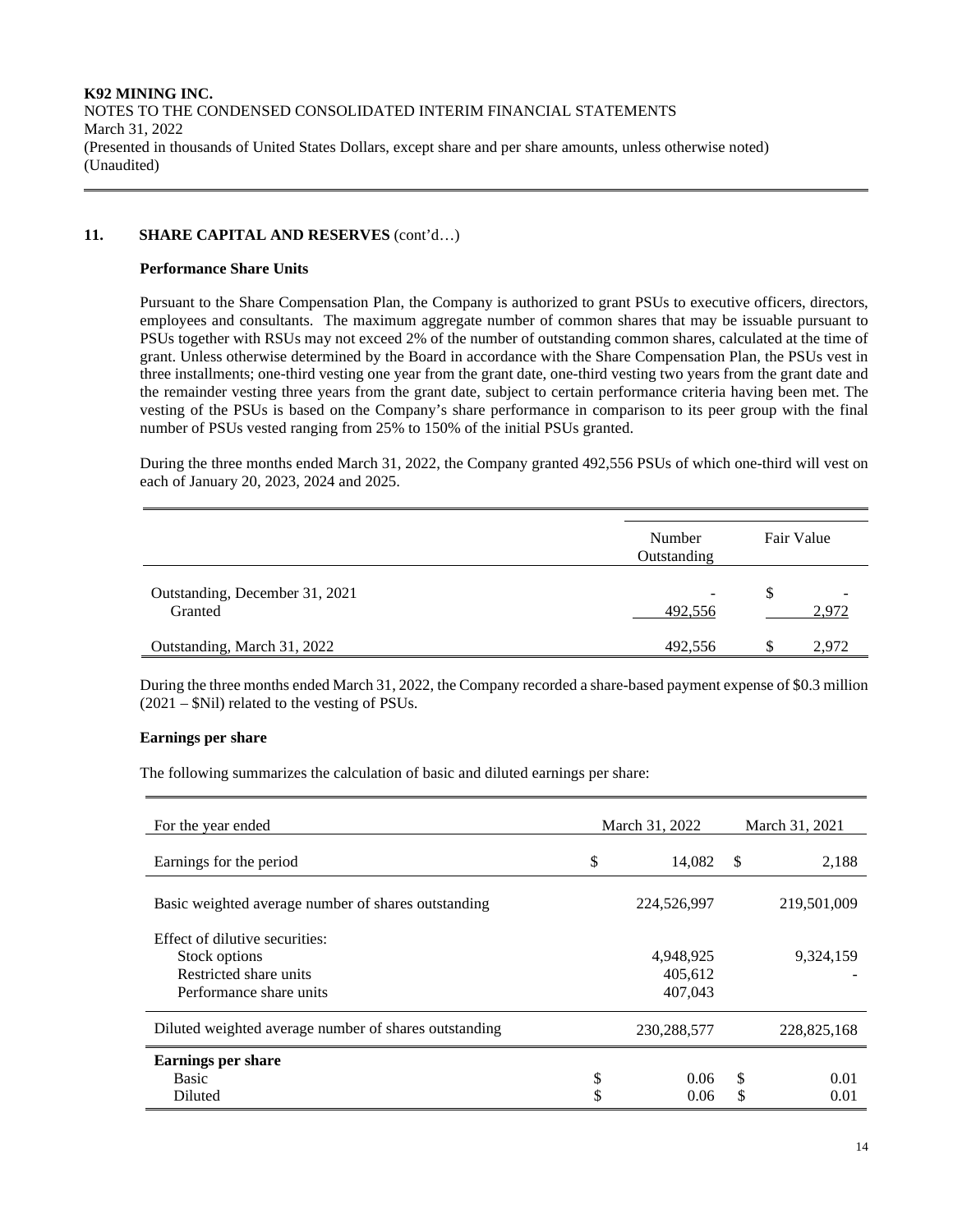# **12. FINANCIAL INSTRUMENTS AND RISK MANAGEMENT**

Financial assets and liabilities are classified in the fair value hierarchy according to the lowest level of input that is significant to the fair value measurement. Assessment of the significance of a particular input to the fair value measurement requires judgement and may affect placement within the fair value hierarchy levels. The hierarchy is as follows:

- Level 1: quoted prices (unadjusted) in active markets for identical assets or liabilities.
- Level 2: inputs other than quoted prices included in Level 1 that are observable for the asset or liability, either directly (i.e., as prices) or indirectly (i.e., derived from prices).
- Level 3: inputs for the asset or liability that are not based on observable market data (unobservable inputs).

The levels in the fair value hierarchy into which the Company's financial assets and liabilities that are measured and recognized at fair value were categorized as follows:

| As at                            | At March 31, 2022 |         |   | At December 31, 2021 |    |                          |   |         |
|----------------------------------|-------------------|---------|---|----------------------|----|--------------------------|---|---------|
|                                  |                   | Level 1 |   | Level 2              |    | Level 1                  |   | Level 2 |
| Trade receivables (Note 4)       | \$                | -       | S | 18.273               | \$ | $\overline{\phantom{a}}$ |   | 16,748  |
| Derivative assets (Note 10)      |                   |         |   | 179.                 |    | -                        |   | 118     |
| Derivative liabilities (Note 10) |                   |         |   | (1,963)              |    |                          |   | (425)   |
|                                  | S                 |         | Ъ | 16.489               |    | $\overline{\phantom{0}}$ | ъ | 16,441  |

The fair value of the Company's trade receivables, derivative assets and derivative liabilities were determined using observable market prices and market-derived inputs. There were no transfers between Level 1 and Level 2 during the three months ended March 31, 2022.

As at March 31, 2022 and December 31, 2021, the carrying amounts of cash and cash equivalents, prepaids, receivables, and accounts payable and accrued liabilities approximate their fair values due to the short-term nature of these instruments.

Fair value estimates of financial instruments are made at a specific point in time, based on relevant information about financial markets and specific financial instruments. As these estimates are subjective in nature, involving uncertainties and matters of significant judgment, they cannot be determined with precision. Changes in assumptions can significantly affect estimated fair values.

# **13. SEGMENTED INFORMATION**

Operating segments are components of an entity that engage in business activities from which they incur expenses and whose operating results are regularly reviewed by a chief operating decision maker to make resource allocation decisions and to assess performance. The Chief Executive Officer is responsible for allocating resources and reviewing operating results of each operating segment on a periodic basis.

The Company's only operating segment is the operating and development of gold mining activities at the Kainantu Project in Papua New Guinea. Corporate & Other includes the Company's head office function in Canada.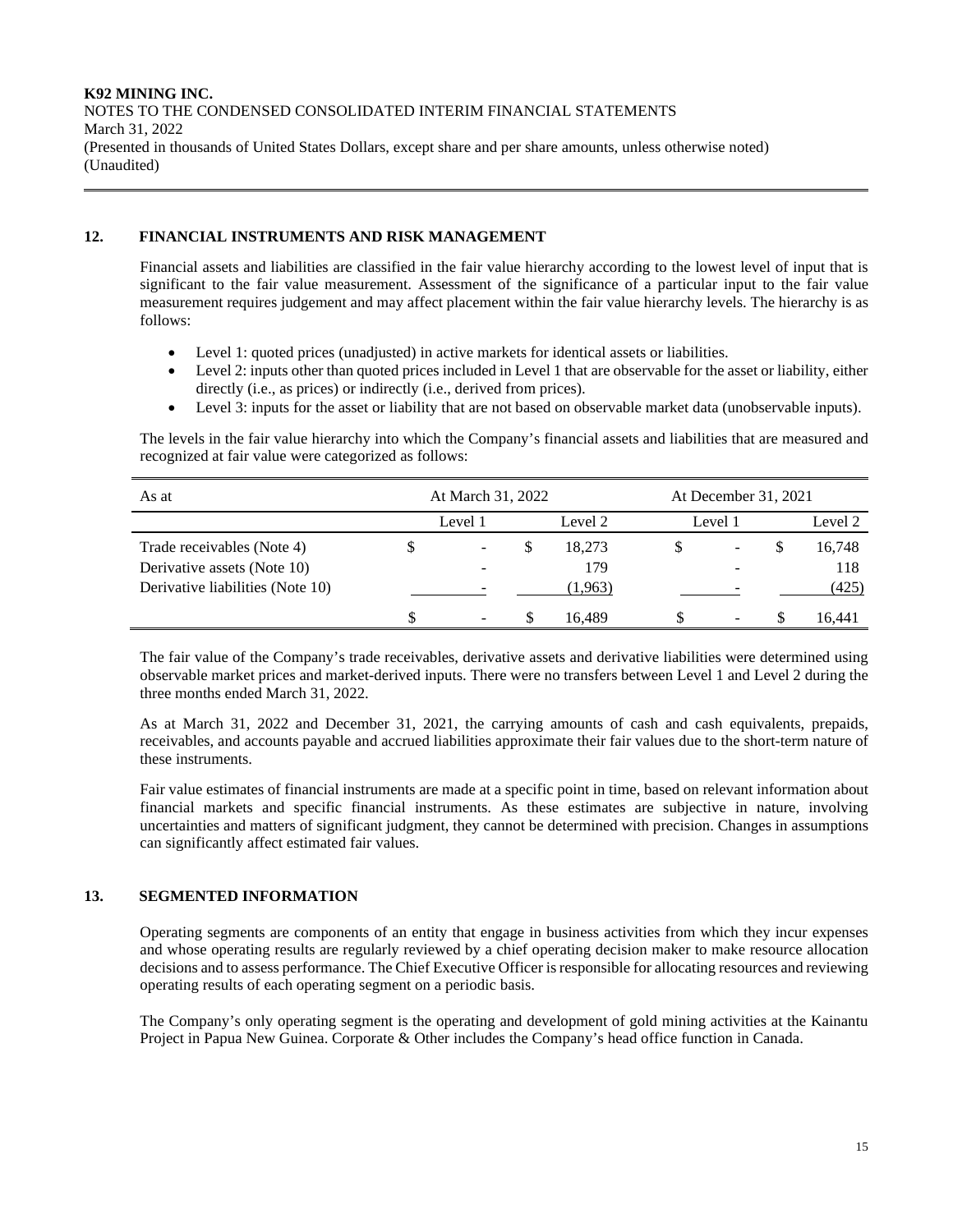# **13. SEGMENTED INFORMATION** (cont'd…)

| Three months ended March 31, 2022                                         | Kainantu<br>Corporate<br>& Other<br>Project |                              |                          |                          | Total          |                              |
|---------------------------------------------------------------------------|---------------------------------------------|------------------------------|--------------------------|--------------------------|----------------|------------------------------|
| Net earnings (loss)<br>Capital expenditures                               | \$<br>\$                                    | 18,131<br>13,948             |                          | (4,049)                  | \$<br>\$       | 14,082<br>13,948             |
| As at March 31, 2022                                                      |                                             |                              |                          |                          |                |                              |
| Property, plant and equipment<br>Total assets<br><b>Total liabilities</b> | \$<br>\$<br>\$                              | 147,670<br>236,660<br>52,318 | $\mathbb{S}$<br>\$<br>\$ | 1,101<br>62,124<br>3,816 | \$<br>\$<br>\$ | 148,771<br>298,784<br>56,134 |
| Three months ended March 31, 2021                                         |                                             | Kainantu<br>Project          | Corporate<br>& Other     |                          |                | Total                        |
| Net earnings (loss)<br>Capital expenditures                               | \$                                          | 3,276<br>9,142               | $\mathbb{S}$<br>\$       | (1,088)                  | \$<br>\$       | 2,188<br>9,142               |
| As at December 31, 2021                                                   |                                             |                              |                          |                          |                |                              |

| As at December $31, 2021$     |    |         |        |         |  |
|-------------------------------|----|---------|--------|---------|--|
|                               |    |         |        |         |  |
| Property, plant and equipment | J) | 138.658 | 1.140  | 139.798 |  |
| Total assets                  | J) | 213.514 | 59.509 | 273.023 |  |
| Total liabilities             |    | 46,043  | .844   | 47.887  |  |
|                               |    |         |        |         |  |

# **14. REVENUE**

 $\overline{\phantom{a}}$ 

| For the three months ended               | March 31,<br>2022 |     | March 31,<br>2021 |
|------------------------------------------|-------------------|-----|-------------------|
| Gold in concentrate                      | \$<br>46,836      | S   | 37,967            |
| Copper in concentrate                    | 4,832             |     | 960               |
| Silver in concentrate                    | 302               |     | 16                |
| Treatment and refining charges           | (1, 562)          |     | (1,006)           |
| Revenue from contracts with customers    | 50,408            |     | 37,937            |
| Gain (loss) on receivables at fair value | 2,004             |     | (8, 424)          |
| Total                                    | \$<br>52,412      | \$. | 29,513            |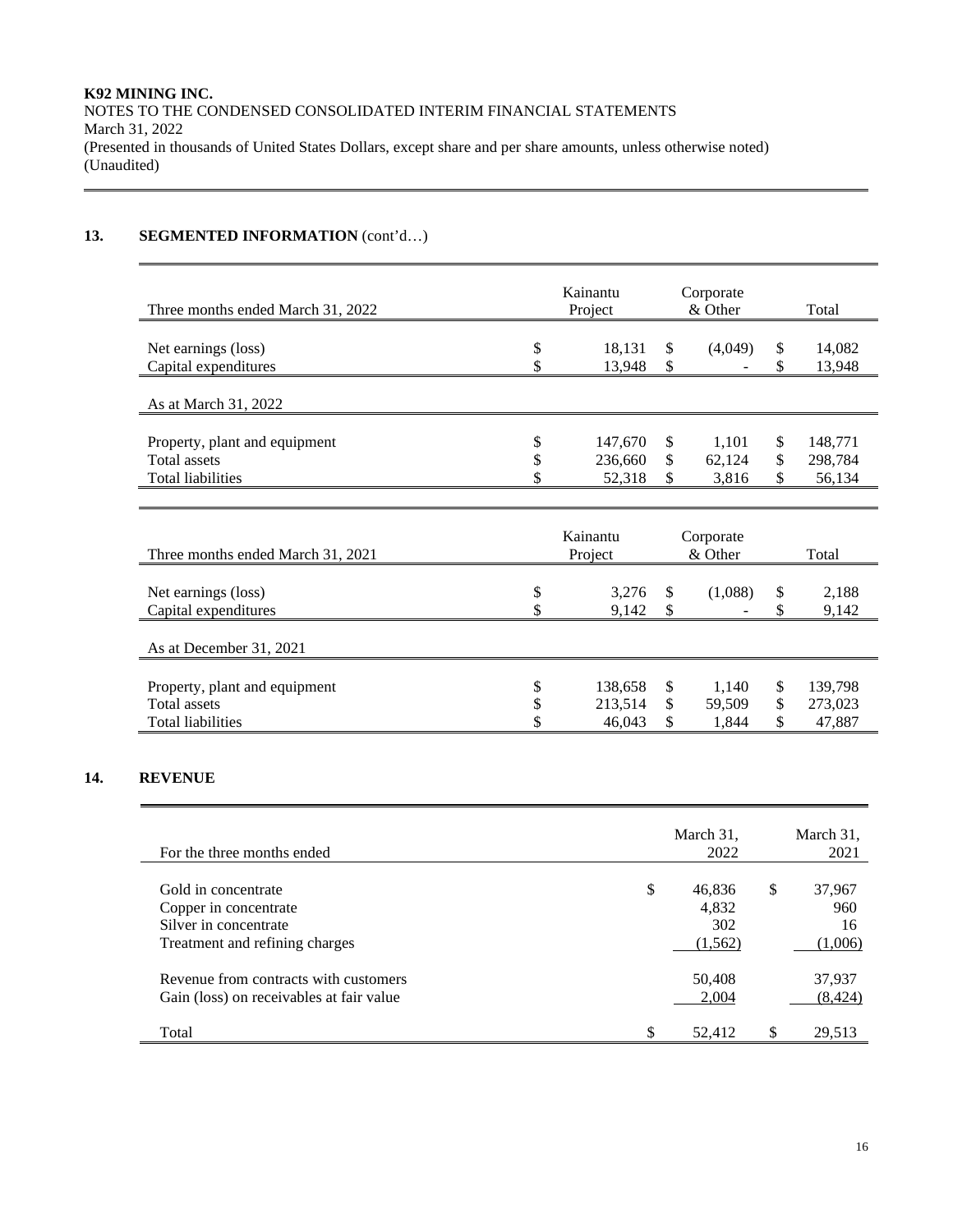# **15. COST OF SALES**

| For the three months ended | March 31,<br>2022 | March 31,<br>2021 |
|----------------------------|-------------------|-------------------|
| Direct mining and milling  | \$<br>5,071       | \$<br>4,903       |
| Maintenance                | 3,667             | 2,727             |
| Other site costs           | 8,525             | 5,954             |
| Net smelter royalties      | 1,221             | 989               |
| Change in inventories      | (737)             | 2,535             |
|                            | 17,747            | 17,108            |
| Non-cash costs             |                   |                   |
| Depreciation and depletion | 4,397             | 2,857             |
| Share-based payments       | 391               | 942               |
| Total                      | \$<br>22,535      | \$<br>20,907      |

# **16. GENERAL AND ADMINISTRATIVE**

L,

| For the three months ended        |    | March 31,<br>2022 |          | March 31,<br>2021 |
|-----------------------------------|----|-------------------|----------|-------------------|
|                                   |    |                   |          |                   |
| Management, consulting and wages  | \$ | 1,254             | -S       | 941               |
| Professional fees                 |    | 78                |          | 103               |
| Office, filing and administrative |    | 242               |          | 218               |
| Travel                            |    | 80                |          | 19                |
| Investor relations                |    | 119               |          | 135               |
| Depreciation                      |    | 26                |          | 26                |
| Total                             | S  | 1.799             | <b>S</b> | 1,442             |

# **17. INTEREST AND FINANCE EXPENSE**

| For the three months ended                                                                                                                            |   | March 31,<br>2022 | March 31,<br>2021 |
|-------------------------------------------------------------------------------------------------------------------------------------------------------|---|-------------------|-------------------|
| Interest and amortization of transaction costs on loan<br>Other interest and finance expense<br>Accretion of reclamation and closure cost obligations | S | -<br>687<br>29    | 147<br>240        |
| Total                                                                                                                                                 |   | 716               | 435               |